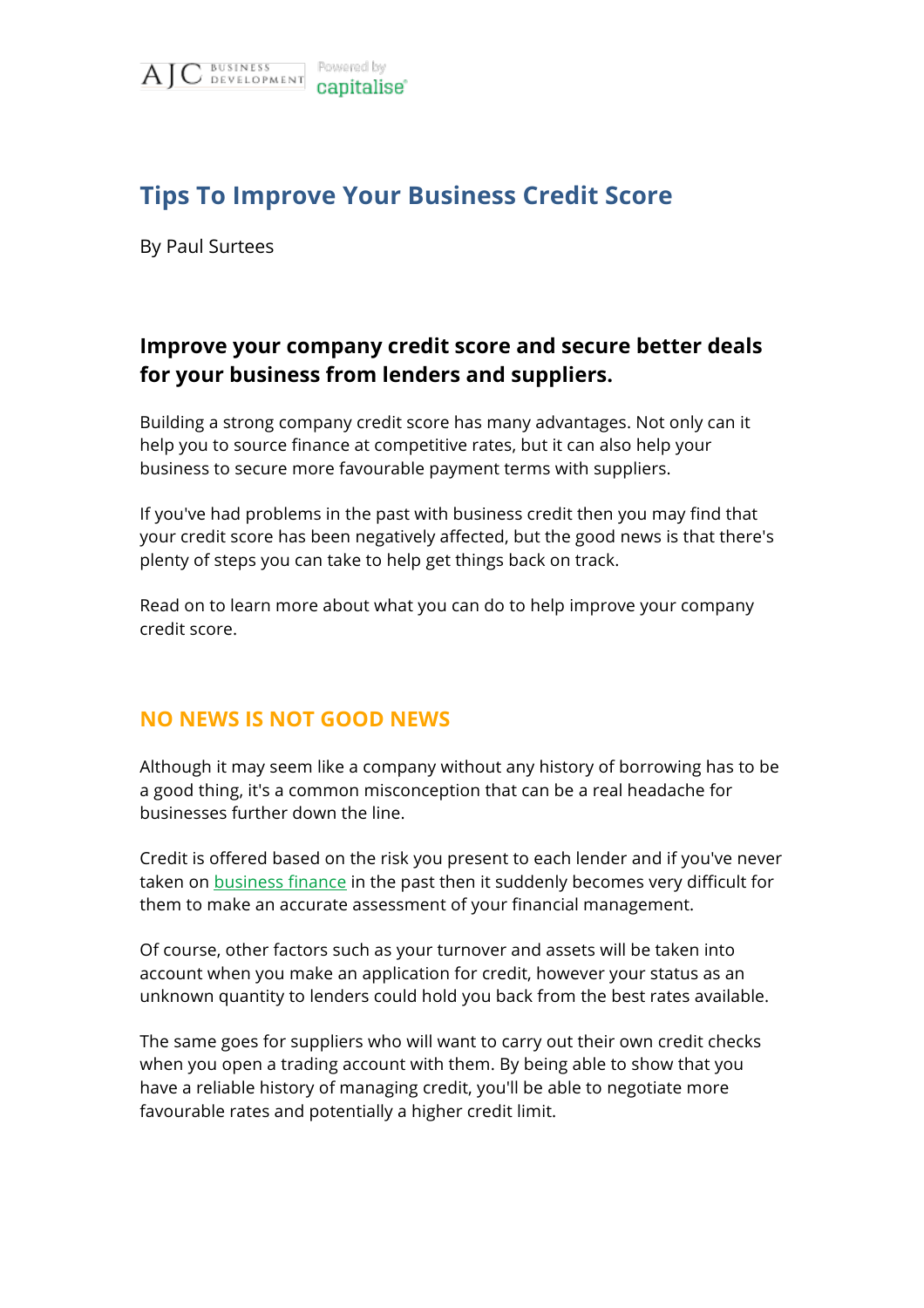

It's very important to ensure that all credit accounts you hold with suppliers and lenders are being reported to the relevant credit reference agencies. The more positive feedback on your credit history, the stronger your credit profile will be.

### **MAINTAIN A POSITIVE WORKING CAPITAL**

At the end of the day, any offer of credit is subject to you being able to show that you have the means to repay what you borrow in a timely fashion. If your income outweighs your liabilities then this positive cash flow will significantly help to boost your credentials.

The problem here is usually faced by start ups. On average it takes around 20 – 24 months for a company to file their first set of accounts which means that any lenders assessing your risk in the meantime will have almost zero trading history to base their lending decision on.

Monthly management accounts and financial projections can be used to support your credit applications during this initial period. There are even certain credit reference agencies who will attach these management accounts to your credit file, giving lenders an indicator as to where your business finances currently stand.

#### **RESPONSIBLY MANAGE YOUR EXISTING CREDIT**

It may seem obvious to some, but nothing will help improve your business credit score more than responsibly managing your existing credit streams.

From credit cards and loans to supplier credit accounts and hire purchase agreements, making prompt payments towards your existing debts is the easiest way to give your score a boost. Each time a payment is made, these third parties will update your company credit file to reflect the responsible management of your account.

If you already have a company credit card in place for instance, don't be tempted to close it down thinking that this will help improve your score. Keeping your existing company credit cards open and in balance will continue to provide positive feedback on your credit history, irrespective of whether you're spending on it every month or not.

#### **WHY CAPITALISE?**